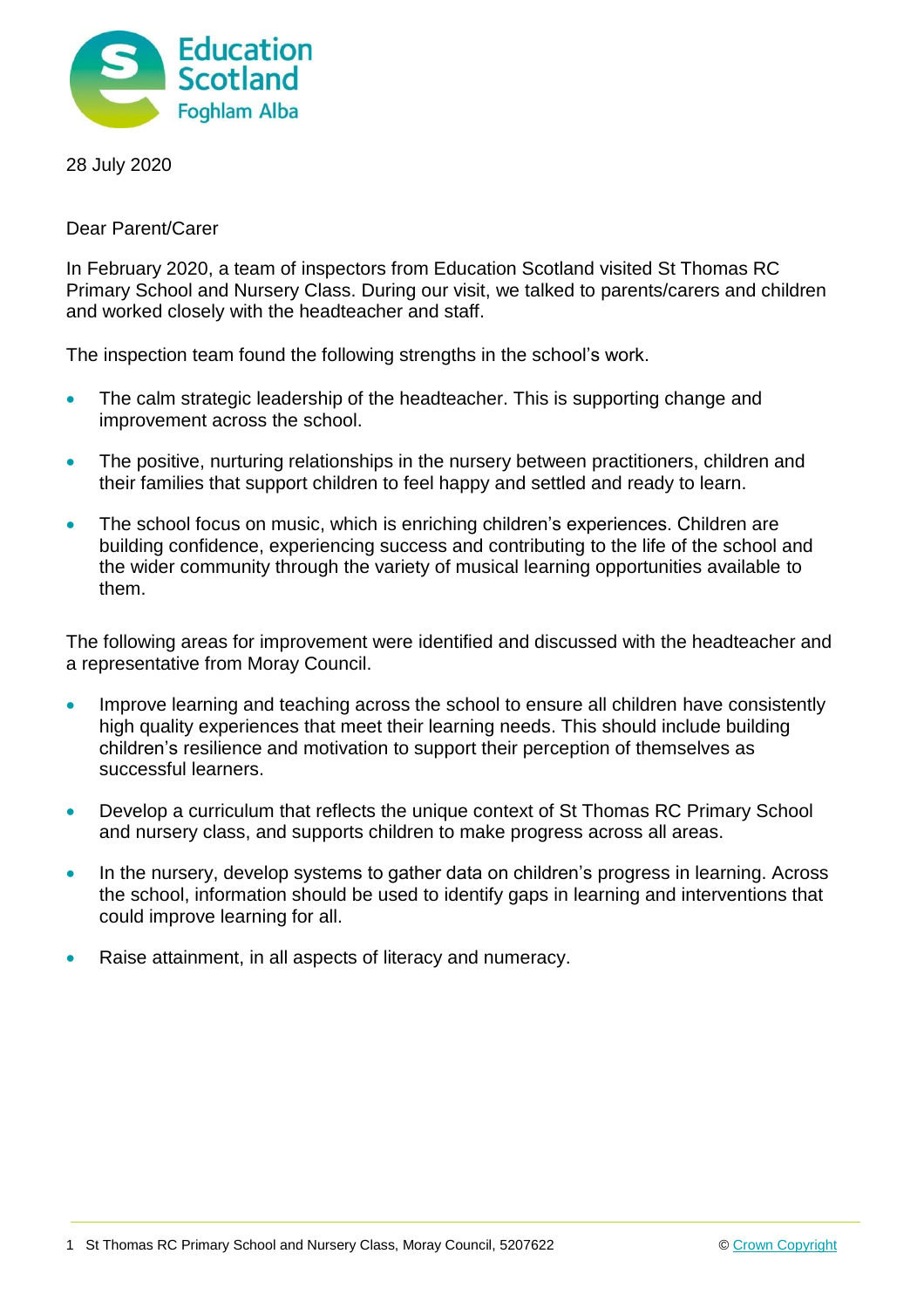

We gathered evidence to enable us to evaluate the school's work using four quality indicators from [How good is our school? \(4](https://education.gov.scot/improvement/Documents/Frameworks_SelfEvaluation/FRWK2_NIHeditHGIOS/FRWK2_HGIOS4.pdf)<sup>th</sup> edition) and [How good is our early learning and childcare?.](https://education.gov.scot/improvement/Documents/Frameworks_SelfEvaluation/FRWK1_NIHeditSelf-evaluationHGIELC/HGIOELC020316Revised.pdf) Quality indicators help schools, local authorities and inspectors to judge what is working well and what needs to be improved. Following the inspection of each school, the Scottish Government gathers details of our evaluations to keep track of how well Scottish schools are doing.

## Here are Education Scotland's evaluations for St Thomas RC Primary School and Nursery Class

| <b>Quality indicators for the primary stages</b>                                                                                          | <b>Evaluation</b> |
|-------------------------------------------------------------------------------------------------------------------------------------------|-------------------|
| Leadership of change                                                                                                                      | satisfactory      |
| Learning, teaching and assessment                                                                                                         | weak              |
| <b>Raising attainment and achievement</b>                                                                                                 | weak              |
| Ensuring wellbeing, equality and inclusion                                                                                                | satisfactory      |
| Descriptions of the evaluations are available from:<br>How good is our school? (4 <sup>th</sup> edition), Appendix 3: The six-point scale |                   |

| <b>Quality indicators for the nursery class</b>                                                                                      | <b>Evaluation</b> |
|--------------------------------------------------------------------------------------------------------------------------------------|-------------------|
| Leadership of change                                                                                                                 | satisfactory      |
| Learning, teaching and assessment                                                                                                    | satisfactory      |
| Securing children's progress                                                                                                         | satisfactory      |
| Ensuring wellbeing, equality and inclusion                                                                                           | good              |
| Descriptions of the evaluations are available from:<br>How good is our early learning and childcare? Appendix 1: The six-point scale |                   |

A more detailed document called Summarised Inspection Findings (SIF) will be available on the Education Scotland website at:

<https://education.gov.scot/education-scotland/inspection-reports/reports-page/?id=4788>